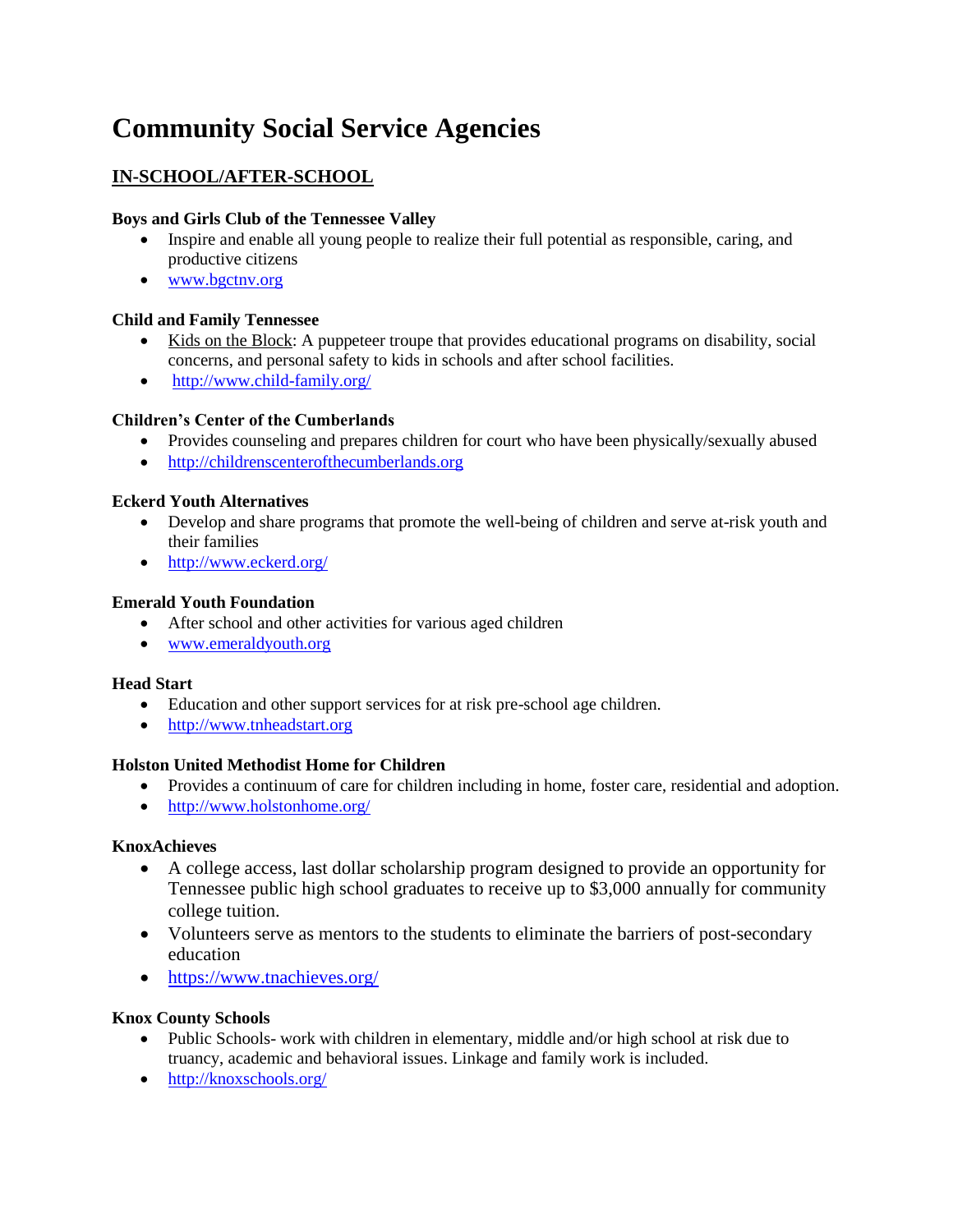## **Project Grad**

- Academic help, career counseling, and other support services for elementary, middle school and high school students.
- [http://www.projectgradknoxville.org](http://www.projectgradknoxville.org/)

## **Wesley House Community Center**

- Faith based, inner city after school placement and senior day program.
- [www.wesleyhouse.com](http://www.wesleyhouse.com/)

## **YMCA Outreach of East Tennessee**

- In-school and after-school educational and counseling support for school age children.
- [http://www.ymcaknoxville.org](http://www.ymcaknoxville.org/)

# **CHILDREN/ADOLESCENTS/YOUNG ADULTS/FAMILIES**

## **Acadia Village**

- An intensive outdoor oriented residential treatment program for difficult to treat adolescents (age 13-18) with substance abuse, conduct, and/or mental health disorders.
- <http://www.acadiavillage.com/>

## **Big Brothers Big Sisters of East Tennessee**

- Selection, training, and support services for adult mentors and their mentees.
- <http://www.bbbsetn.org/>

## **Blount County Children's Home**

- Operation Success: In home family preservation services for families and children at risk for state's custody.
- <http://blountchildrenshome.org/>

## **Camelot Care Centers, Inc.**

- Therapeutic foster care to children in Tennessee DCS custody
- Support children through in home counseling and work with community based programs
- <http://www.thecamelotdifference.com/>

## **CASA of East Tennessee**

- Court Appointed Special Advocates
- Home visits, parenting skills training, juvenile justice, advocacy, case management, legislation
- [www.casaofeasttn.org](http://www.casaofeasttn.org/)

## **Child Advocacy Center of the 9th Judicial District**

- Serves children who are victims of abuse through prevention education and intervention
- <http://www.kidsfirsttn.org/>

## **Child and Family Tennessee**

- Great Starts: Working with infants and pre-school age children who are drug dependent
- <http://www.child-family.org/>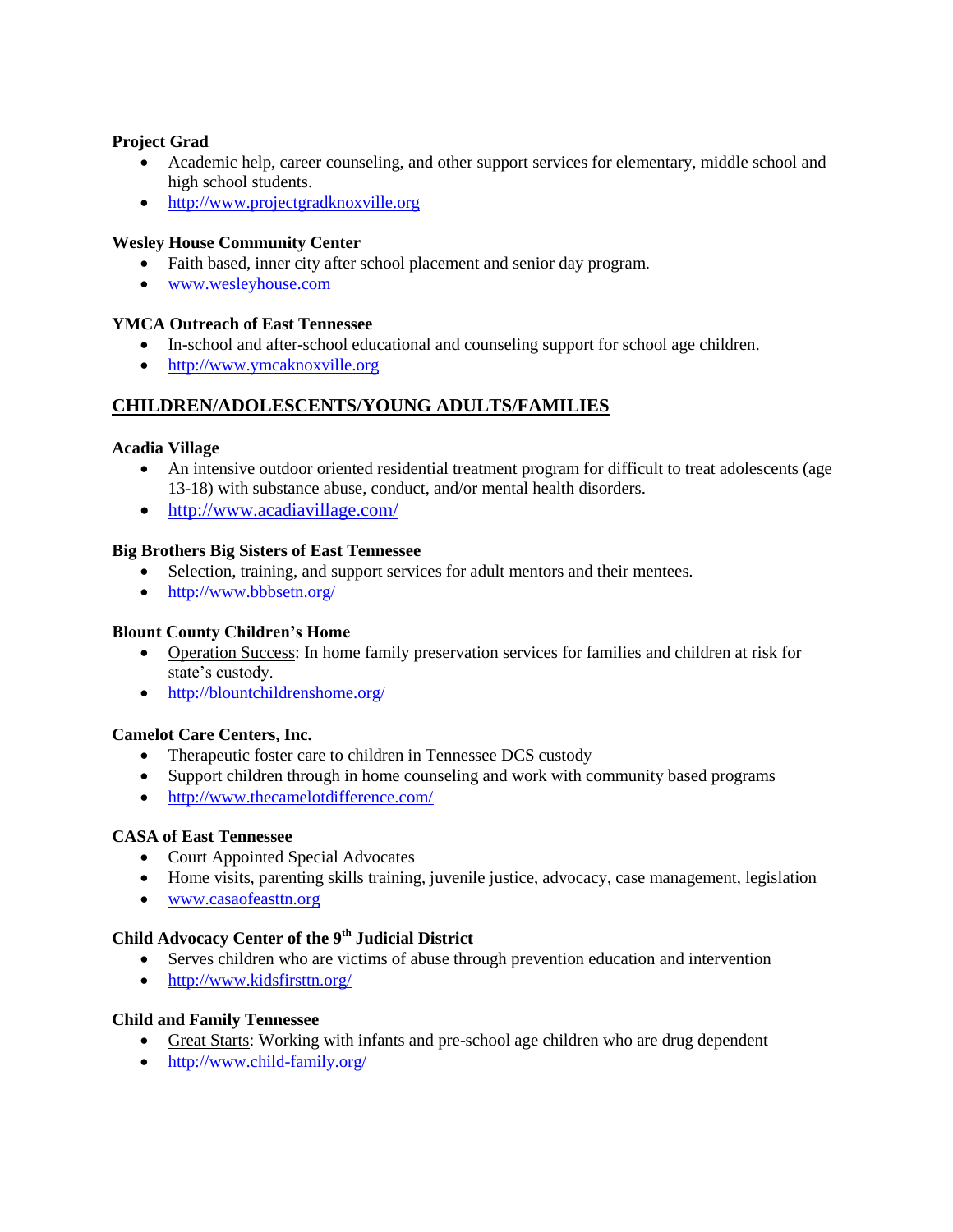#### **Childhelp, USA-Tennessee Foster Family Agency**

- Provides therapeutic foster care for children who have been removed from their homes because of abuse or neglect
- <http://www.childhelp.org/programs>

## **Community Mediation Center**

- Non profit organization providing support, parenting plans and agreement sin dispositions in juvenile court matter.
- [http://www.2mediate.org](http://www.2mediate.org/)

#### **Department of Children's Services**

- Case management, child protective services, adoption and foster care services for Knox County children.
- East Tennessee Community Services Agency: Case management and support services for DCS clients—children and parents.
- <http://www.state.tn.us/youth/index.htm>

#### **Department of Human Services- Child Protective Services**

- Government agency providing mandates services to at risk children and youth in threat of harm
- [www.tennessee.gov/youth/childsafety.htm](http://www.tennessee.gov/youth/childsafety.htm)

#### **Florence Crittenton Agency**

- Residential programming for girls in state custody, pregnant and parenting teens.
- <http://www.fcaknox.org/>

## **Helen Ross McNabb**

- Healthy Families: Training and support services for first-time parents.
- John Tarleton Home: Services and life skills training for teenagers in residential and independent living situations.
- RIP Program: Behavior Modification program for preschool age children with severe behavior problems.
- Therapeutic Nursery Program: Programming for young children who have been abused or exposed to abuse.
- Child Net Program: Services for children who generally are not eligible for services but need help with individual therapy, family therapy, case management, anger management, or medical service
- <http://www.mcnabbcenter.org/home.htm>

#### **Hope Resource Center**

- Counseling, referrals, and support services for pregnant women.
- <http://www.hoperc.org/>

#### **Knox County Juvenile Court**

- Follow-up work with juvenile offenders and preventive services for at risk youth.
- <http://www.knoxcounty.org/juvenilecourt/index.php> ; (865) 215-6400

#### **Peninsula Lighthouse**

- Outpatient treatment for teenagers with alcohol and drug problems and/or mental health issues.
- <http://www.peninsulabehavioralhealth.org/outpatient>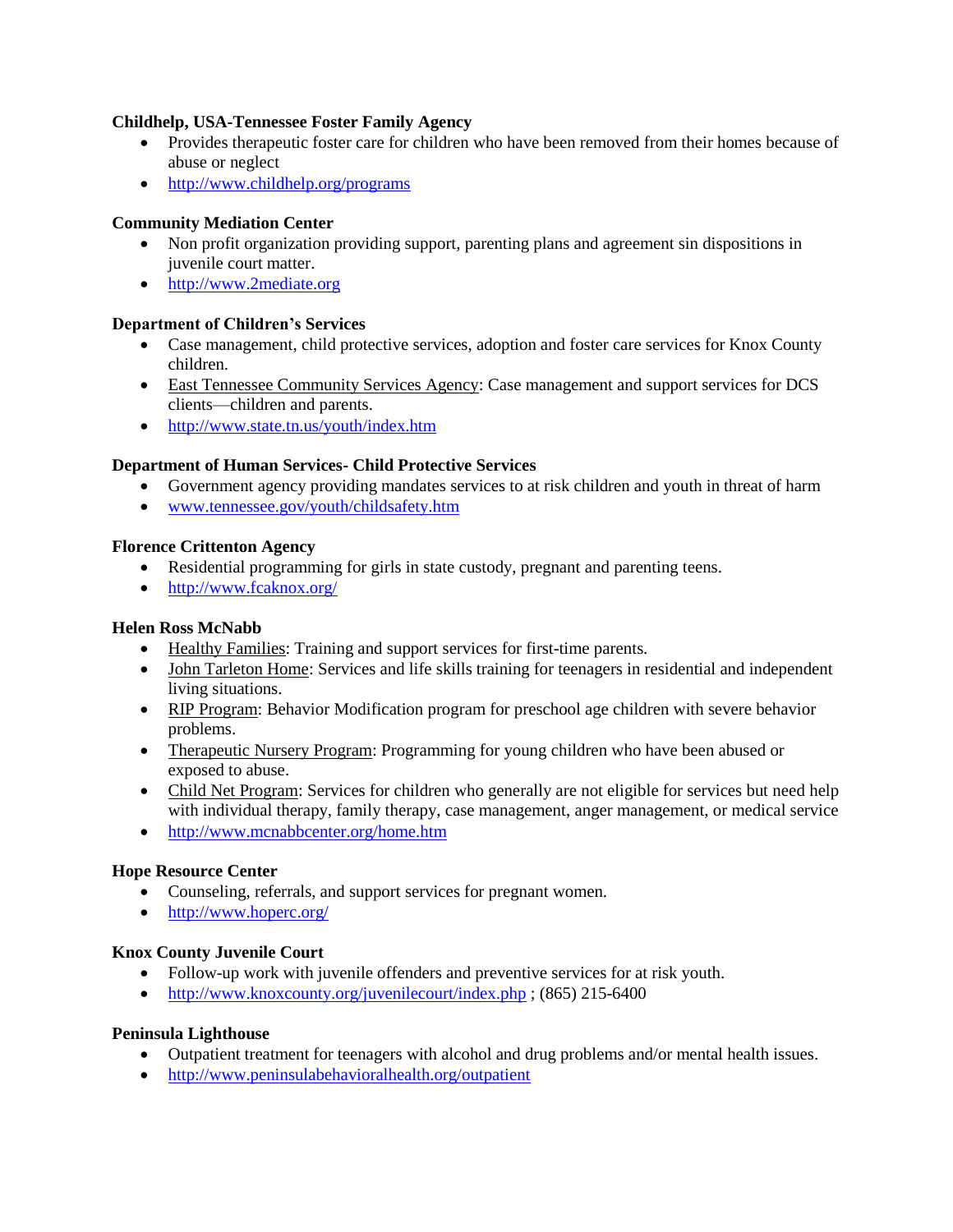#### **Sam E Hill Family and Community Services**

- Full time educational preschool program providing individual/group counseling and M team participation.
- [www.samehill.knoxschools.org](http://www.samehill.knoxschools.org/)

#### **Sequel Youth and Family Services**

- Two Units: Kingston Academy-Behavioral/Academic and Norris Academy- Austism Spectrum Disorder
- Provides medically supervised, multidisciplinary program of therapy and academic instruction to children who have been unable to function in a regular home and classroom setting.
- Residential and Alternative School Setting
- [www.sequelyouthservices.com](http://www.sequelyouthservices.com/)

#### **Sertoma Center**

- Serves persons with disabilities and their families through individualized programs of training and support, interdisciplinary coordination of services, public awareness, and education.
- [www.sertoma.com](http://www.sertoma.com/)

#### **Smokey Mountain Children's Home**

- Christian residential program offering supervised recreation and access to health services.
- [www.smch.cc](http://www.smch.cc/)

#### **UT-Upward Bound**

- Educational activities, counseling, programming, and supervision of teenagers participating in UT's summer Upward Bound program.
- <http://web.utk.edu/~utfp/pcub/>

#### **Youth OPEN**

- Working to arrange and provide support services for permanent placements for teens needing a family.
- <http://www.child-family.org/>

#### **Youth Villages**

- Private nonprofit organization dedicated to helping emotionally and behaviorally troubled children and their families live successfully. Both residential and in-home services provided.
- [www.youthvillages.org](http://www.youthvillages.org/)

# **ADULTS/FAMILIES**

#### **Aid to Distressed Families of Appalachia**

- Non profit organization serving the needs of low-income residents. Mission is to help families in urgent need of basic survival necessities (food, rent, referrals).
- [www.adfac.org](http://www.adfac.org/)

#### **Bethany Christian Services**

- Nonprofit pro-life Christian adoptions and family services supported through reimbursement for services and gifts from individuals, churches, corporations and foundations.
- [www.bethany.org](http://www.bethany.org/)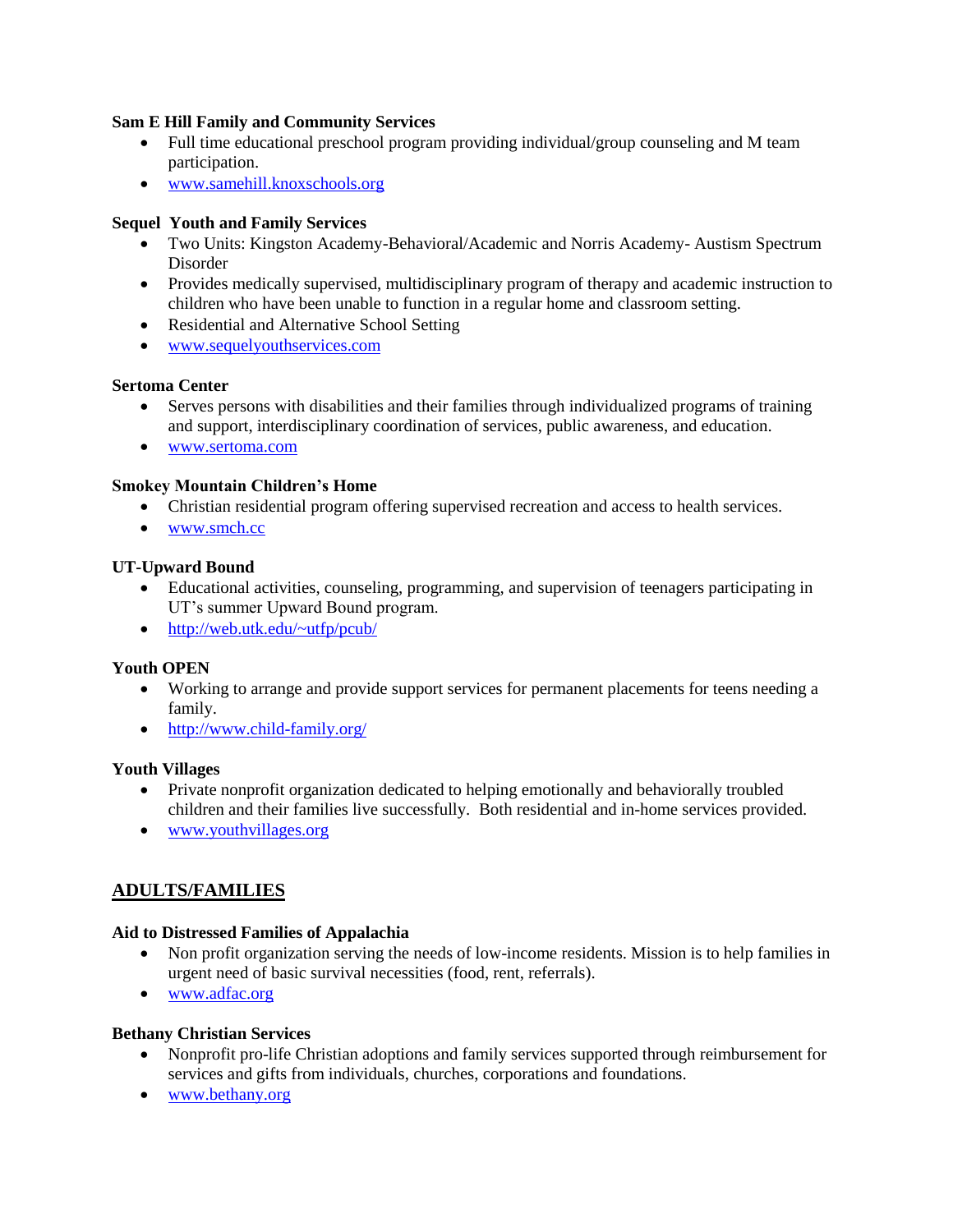#### **Catholic Charities of East Tennessee**

- A variety of social services assisting children and families in the Knoxville area.
- <http://www.etcatholiccharities.com/>

#### **Celebrate Recovery of Cokesbury United Methodist Church**

- CRC is a faith based 12 step program that provides treatment for the whole family for addiction
- <http://www.cclive.org/recovery.html>

## **Center for Parenting**

- The mission of the C4P is to strengthen parent-child relationships by coordinating and enriching existing parent education efforts in Tennessee.
- [www.center4parenting.org](http://www.center4parenting.org/)

#### **Cherokee Health**

- Mental/behavioral health in schools and in home services, case management, outreach and prevention
- [www.cherokeehealth.com](http://www.cherokeehealth.com/)

#### **Child and Family Tennessee**

- Pleasant Tree Apartments: A residential program and support services for women with mental illness.
- Family Crisis Center: Safe home and support services for abused women and their children.
- Foster Care: Training & support services for foster parents and children.
- [http://www.child-family.org](http://www.child-family.org/)

#### **City of Knoxville Police Department**

- Working with high-risk probationers and parolee's to increase success in retention in the community
- [www.cityofknoxville.org/kpd](http://www.cityofknoxville.org/kpd)

#### **Cornerstone of Recovery, Inc.**

- Alcohol and drug recovery program offering inpatient and evening intensive outpatient services. Group and family services provided.
- [www.cornerstoneofrecovery.com](http://www.cornerstoneofrecovery.com/)

#### **Emory Valley Center**

- Services individuals with disabilities and coordinates family support. Early intervention services also offered.
- [http://www.emoryvalleycenter.com](http://www.emoryvalleycenter.com/)

## **ETHRA- East Tennessee Health Resource Agency**

- Umbrella agency providing case management, client education and advocacy for  $A \& D$ , mentally ill, developmentally challenged clients and felony offenders.
- [www.ethra.org](http://www.ethra.org/)

#### **Haven House**

- Safe housing and support services for abused women and their children.
- <http://www.havenhousetn.org/>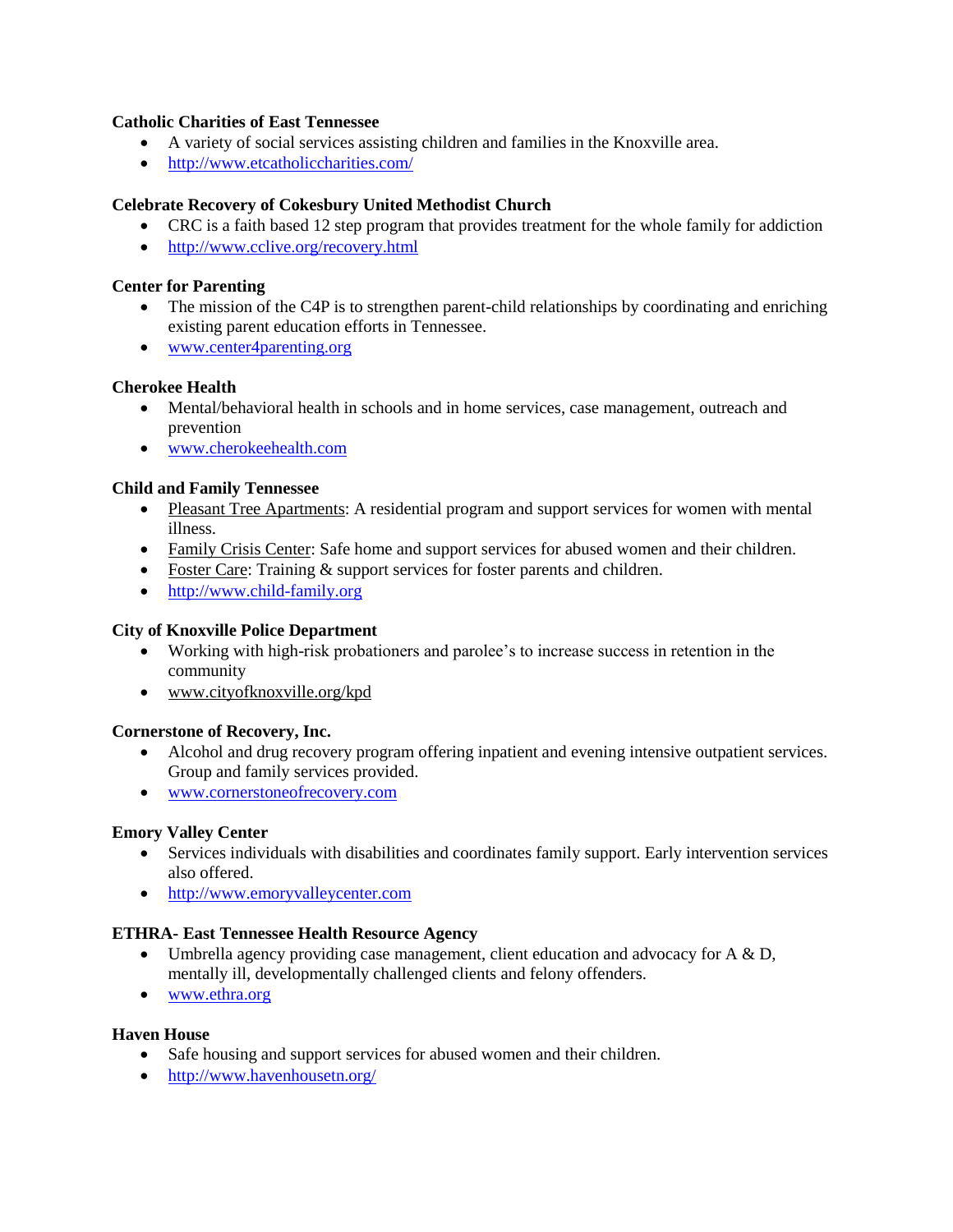#### **Helen Ross McNabb**

- Sisters of the Rainbow: Treatment program for alcohol and drug dependent women.
- [http://www.mcnabbcenter.org](http://www.mcnabbcenter.org/)

#### **Knox Area Rescue Ministry**

- Christian social service agency that provides housing for men, women, and children. Safe haven for domestic violence victims, long term recovery, education and job development
- [www.karm.org](http://www.karm.org/)

#### **Knoxville Family Justice Center**

- Services to address issues of domestic violence.
- [http://www.fjcknoxville.org](http://www.fjcknoxville.org/)

#### **Morristown Hamblen Central Services**

- Emergency social services for food, transportation, clothing, etc.
- [http://mhcentralservices.org](http://mhcentralservices.org/)

#### **NHC Fort Sanders**

- Transitional and rehabilitation services for adults adjusting to life altering medical/physical disabilities.
- [http://www.nhcfortsanders.com](http://www.nhcfortsanders.com/)

#### **Patria Foster Care Center**

- Training and support services for foster parents.
- <http://www.patriacenter.com/>

#### **RHA Health Services**

- Provides day and residential support to adults with primary diagnosis of mental retardation. Direct care, case management and business mgt.
- [www.rhahealthservices.org](http://www.rhahealthservices.org/)

#### **Safe Haven**

- Nonprofit agency focusing on prevention and treatment of sexual abuse and assault.
- <http://www.safehavencenter.org/>

#### **Tennessee Board of Probation and Parole**

- Provides a variety of services to adults on probation or parole
- <http://www.tn.gov/bopp/home.htm>

#### **Volunteer Ministry Center**

- Resource Center, Case Management, The Refuge, The Jackson Apartments, and The People's Clinic. Assists homeless and indigent individuals and families.
- <http://vmcinc.org/>

#### **YWCA-Knoxville**

- Provides housing and case management service to eligible women.
- [www.ywcaknox.com](http://www.ywcaknox.com/)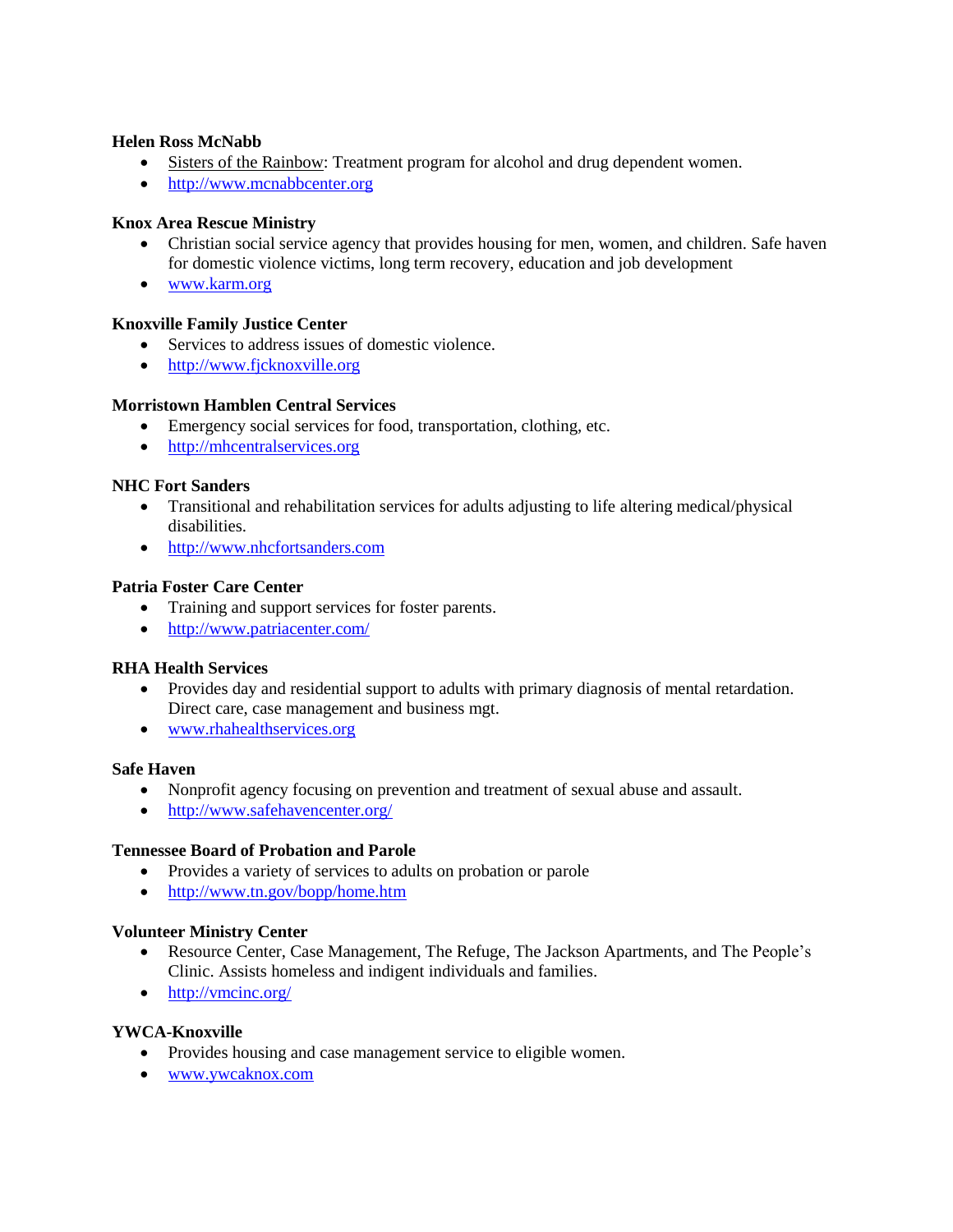## **SENIOR CITIZENS**

#### **Amedisys Hospice and Home Health**

- Provides services and emotional support for patients with terminal illnesses and their families
- [http://www.amedisys.com](http://www.amedisys.com/)

#### **CARIS Healthcare-Knoxville**

- Home health and hospice care.
- [www.carishealthcare.com](http://www.carishealthcare.com/)

#### **Community Actions Committee-Office of Aging**

- Provides a wide variety of services, referrals, and resources for senior citizens, family members, and professionals to allow for the best quality of life for seniors in the community. Some programs offered-transportation, nutrition, employment services, and a free newsletter.
- <http://www.knoxcac.org/>

#### **Covenant Health-Senior Health Services**

- Home health and residential services for seniors
- <http://www.covenanthealth.com/seniorhealth>

#### **Department of Human Services-Adult Protective Services**

- Government agency providing mandated services to impaired and/or elder adults in threat of harm.
- http://tennessee.gov/humanserv/adfam/afs aps.html

## **Fairpark Health Care Center**

- Provides long term nursing home care for adults who cannot live independently
- [www.fairparkhc.com](http://www.fairparkhc.com/)

#### **Homewood Residence at Deane Hill**

- Residential care for seniors with various stages of Alzheimer's Disease.
- <http://www.brookdaleliving.com/homewood-residence-deane-hill.aspx>

#### **Morristown Hamblen Health Care System**

- Inpatient and outpatient geriatric psychiatric services.
- <http://www.mhhs1.org/>

#### **Senior Behavioral Center**

- Inpatient and Outpatient geropsych. Unit associate with Parkwest Hospital.
- <http://www.treatedwell.com/?id=1170&sid=13>

## **Tennova Hospice and Home Care Services**

- Support care for patients and families in the last stages of life.
- <http://www.tennova.com/medical-services/hospice-care>

## **Williamsburg Villa's**

- Assisted living & dementia care. Case management and advocacy.
- <http://www.williamsburgvillas.com/>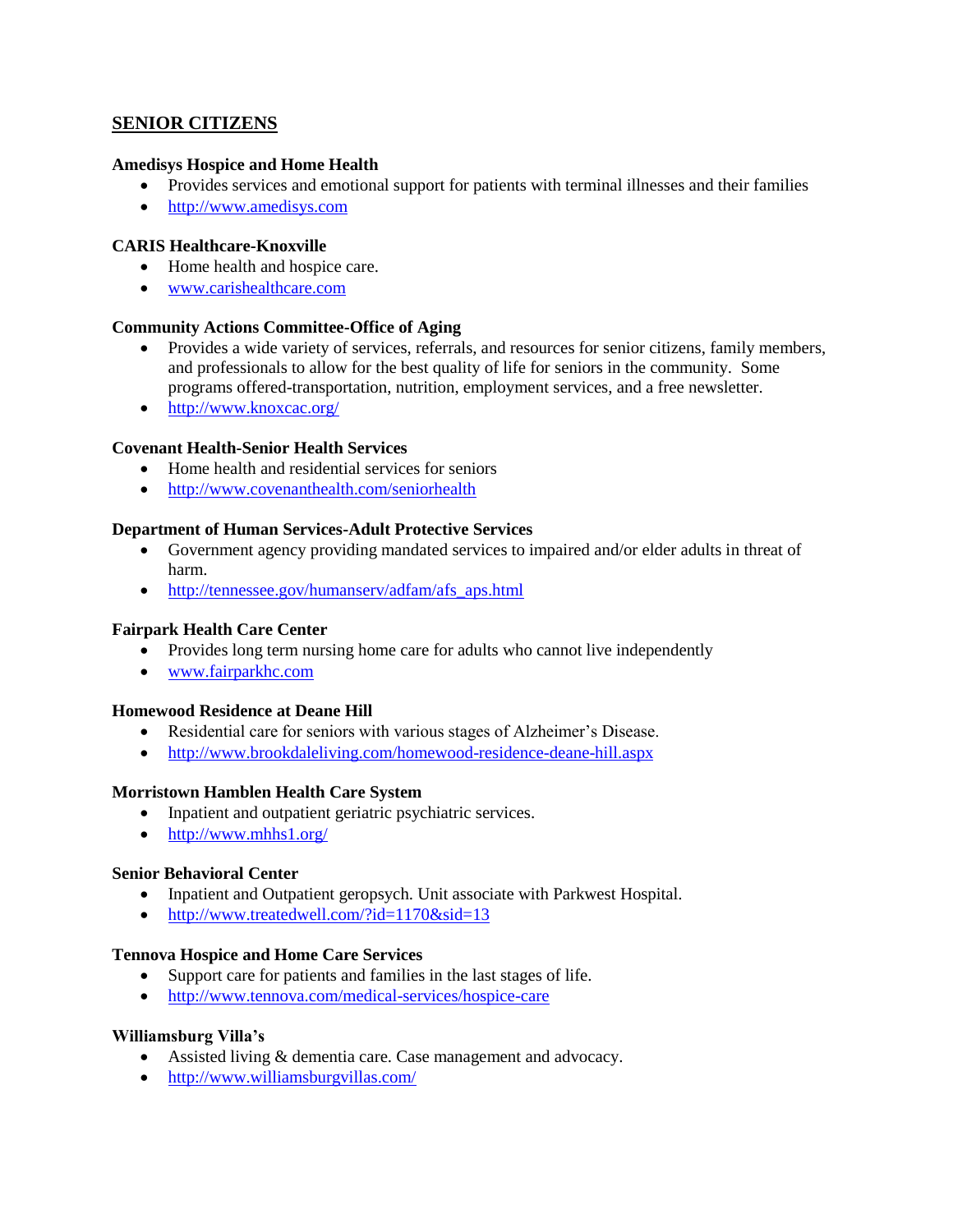# **COMMUNITY OUTREACH & EDUCATION**

#### **Amputee Coalition of America**

- Empower people with limb loss through education, support, and advocacy
- [www.amputee-coalition.org](http://www.amputee-coalition.org/)

#### **Bridge Refugee & Sponsorship Services, Inc.**

- Nonprofit organization that facilitates the resettlement of refugees in the East TN area.
- <https://volunteer.truist.com/vcuwogk/org/10300463926.html>

#### **Community Mediation Center**

- Provide mediation services to courts, businesses, schools, community groups, and individuals through volunteers
- <http://www.2mediate.org/>

#### **Community Shares**

- Supports social change organizations in order to promote a more just and caring community, working on issues such as hunger, health care, domestic violence, education, and environment
- [www.communitysharestn.org](http://www.communitysharestn.org/)

#### **First Baptist Church Knoxville**

- Serves the community through programs like ESOL, Kids Hope, & FISH
- [www.fbcknox.org](http://www.fbcknox.org/)

## **Frontier Health**

- Provides various mental health, behavioral health, substance abuse, and rehabilitation services for adults, children, and adolescents.
- <http://www.frontierhealth.org/services.htm>

#### **Jewish Family Services**

- Community based case management services to elderly living in community.
- <http://www.jewishknoxville.org/section.aspx?id=1345>

#### **Knoxville Community Development Corporation**

- Resource agency connecting eligible community members to needed services; food, shelter, clothing, utilities, etc.
- [www.kcdc.org](http://www.kcdc.org/)

#### **Knoxville Leadership Foundation**

- A series of programs serving families, youth, reconciliation, housing, and economic development.
- <http://www.klf.org/>

#### **March of Dimes**

- Education programs and community interventions to improve the health of babies by preventing birth defects, premature birth and infant mortality.
- <http://www.marchofdimes.com/tennessee/>